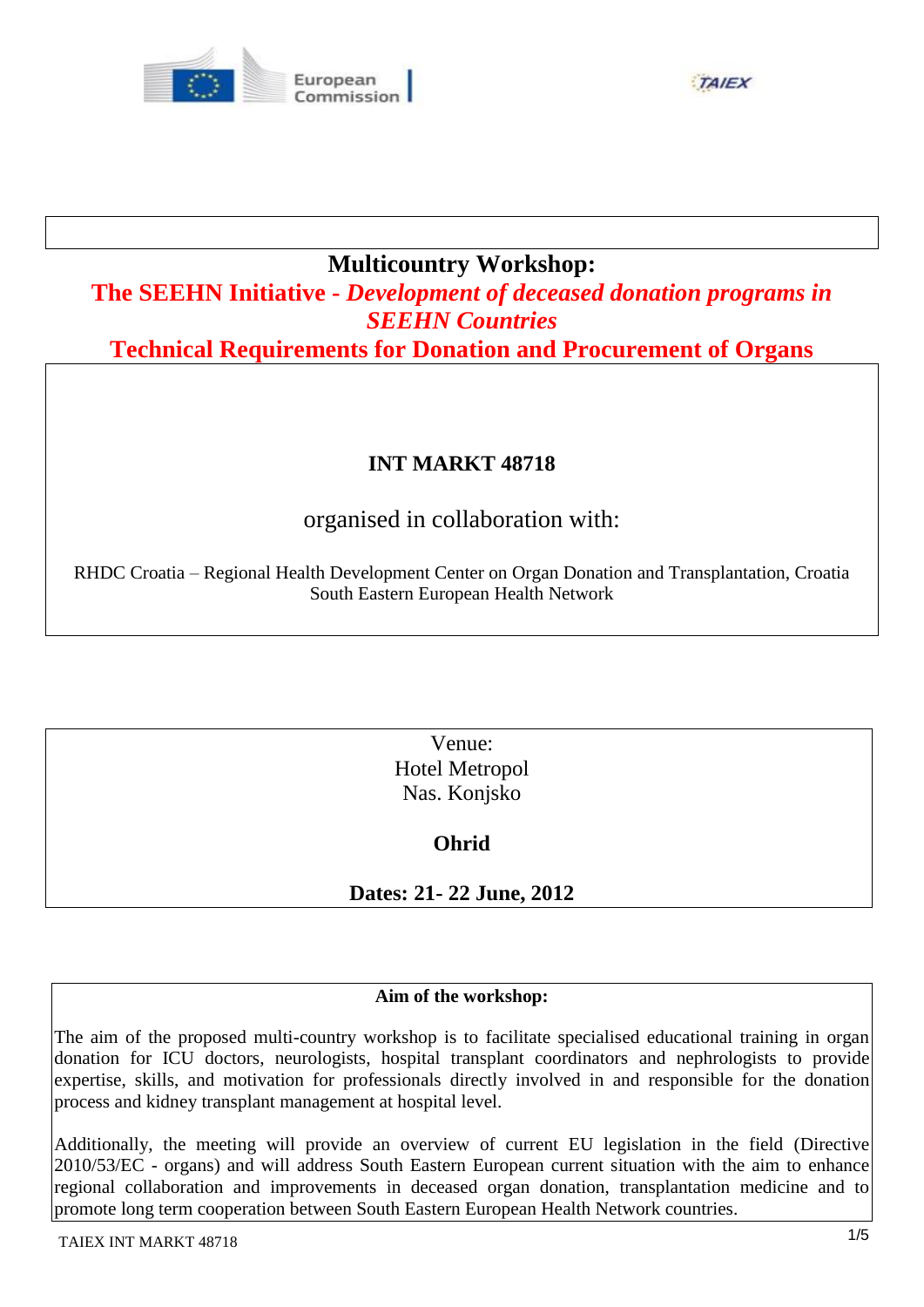For more information on TAIEX assistance and to download presentations of this event, please go to: <http://ec.europa.eu/enlargement/taiex>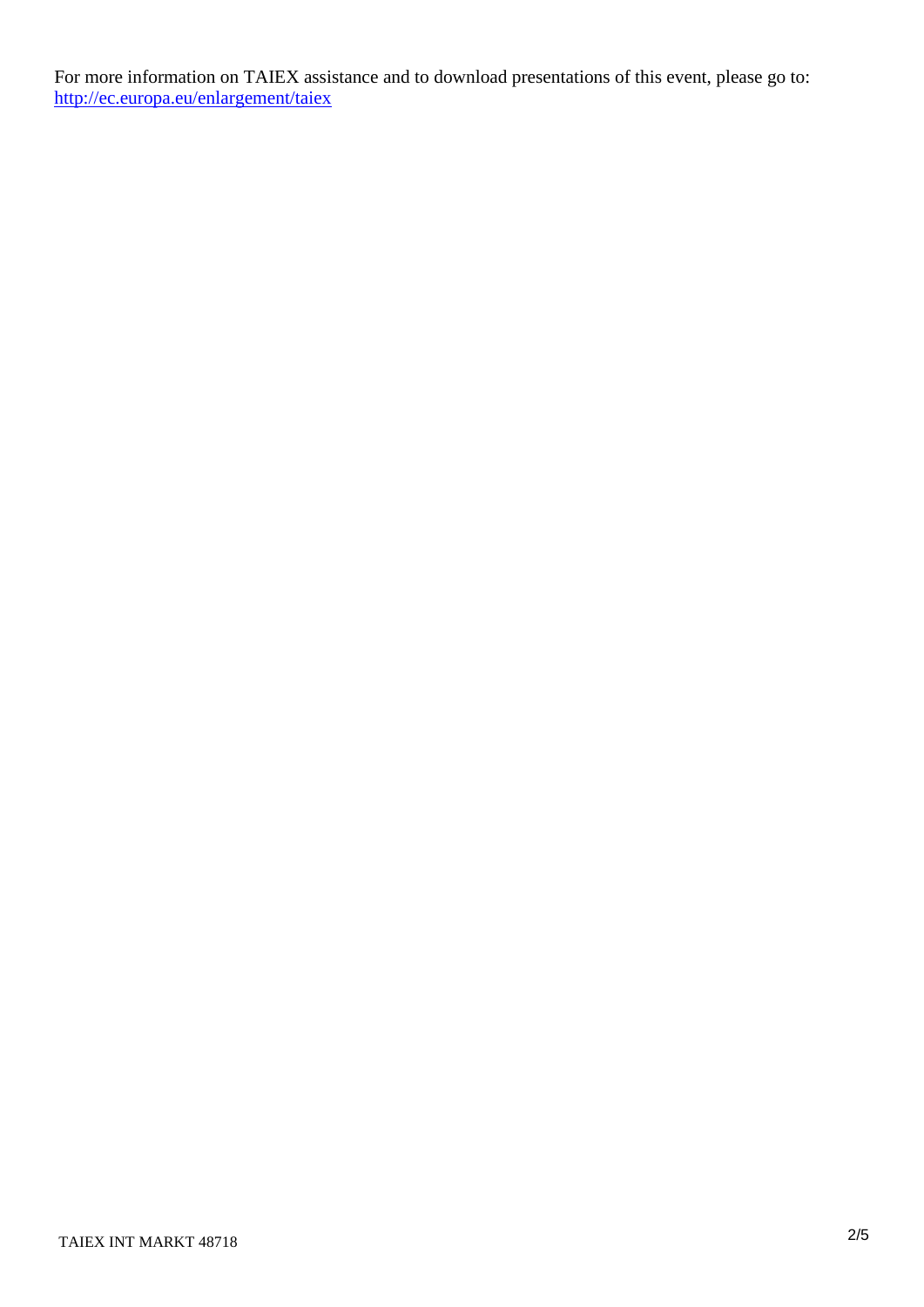# **Day I: 21st of June 2012**

**Chairs of the workshop:** *Mirela Bušić, National Transplant Coordinator, Head of RHDC Croatia & Danica Avsec, Director of Slovenia Transplant, Institute for Transplantation of Organs and Tissues*

| 13:00 | <b>Registration of participants</b>                                                                                                                      |
|-------|----------------------------------------------------------------------------------------------------------------------------------------------------------|
| 14:00 | <b>Welcome and introductions</b>                                                                                                                         |
| 14:30 | <b>Implementation status of Organ Donation and Transplantation Directive -</b>                                                                           |
|       | <b>European Commission</b>                                                                                                                               |
|       | Jerica Župan, Directorate General for Health and Consumer Affairs, European<br>Commission (tbc)                                                          |
| 15:00 | Development of the deceased donation program: Issues and obstacles in<br>implementing legislation (Directive 2010/53/EC - organs)                        |
|       | Each SEEHN Country Report (NFPs) - Roundtable discussion                                                                                                 |
| 16:00 | Report on global consensus on brain death                                                                                                                |
|       | Francis L. Delmonico, M.D.                                                                                                                               |
|       | President-elect, The Transplantation Society                                                                                                             |
|       | World Health Organization, Advisory for Human Transplantation                                                                                            |
|       | Advisor, Organización Nacional De Trasplantes                                                                                                            |
| 16:30 | Coffee break                                                                                                                                             |
| 16:45 | Intensive care and its critical role in deceased donation                                                                                                |
|       | Gerlinde Mandersloot, Anaesthetics - ICU, Barts Health- Royal London                                                                                     |
| 17:15 | <b>Optimal donor maintenance strategy</b>                                                                                                                |
|       | Mladen Ivanovski, University Hospital Center Rijeka                                                                                                      |
| 17:45 | Evaluation criteria of potential donors suitability                                                                                                      |
|       | Carmen Pantis, anaesthesiologist, Clinical County Hospital Bihor, Oradea                                                                                 |
| 18:15 | Family approach from the regional perspective - Methods on communicating with<br>family members of potential donors and their consent                    |
|       | Francesco Paolo Schena, Professor of Nephrology, Renal, Dialysis and Transplant Unit<br>Department of Emergency and Organ Transplant, University of Bari |
| 18:30 | End of the day 1                                                                                                                                         |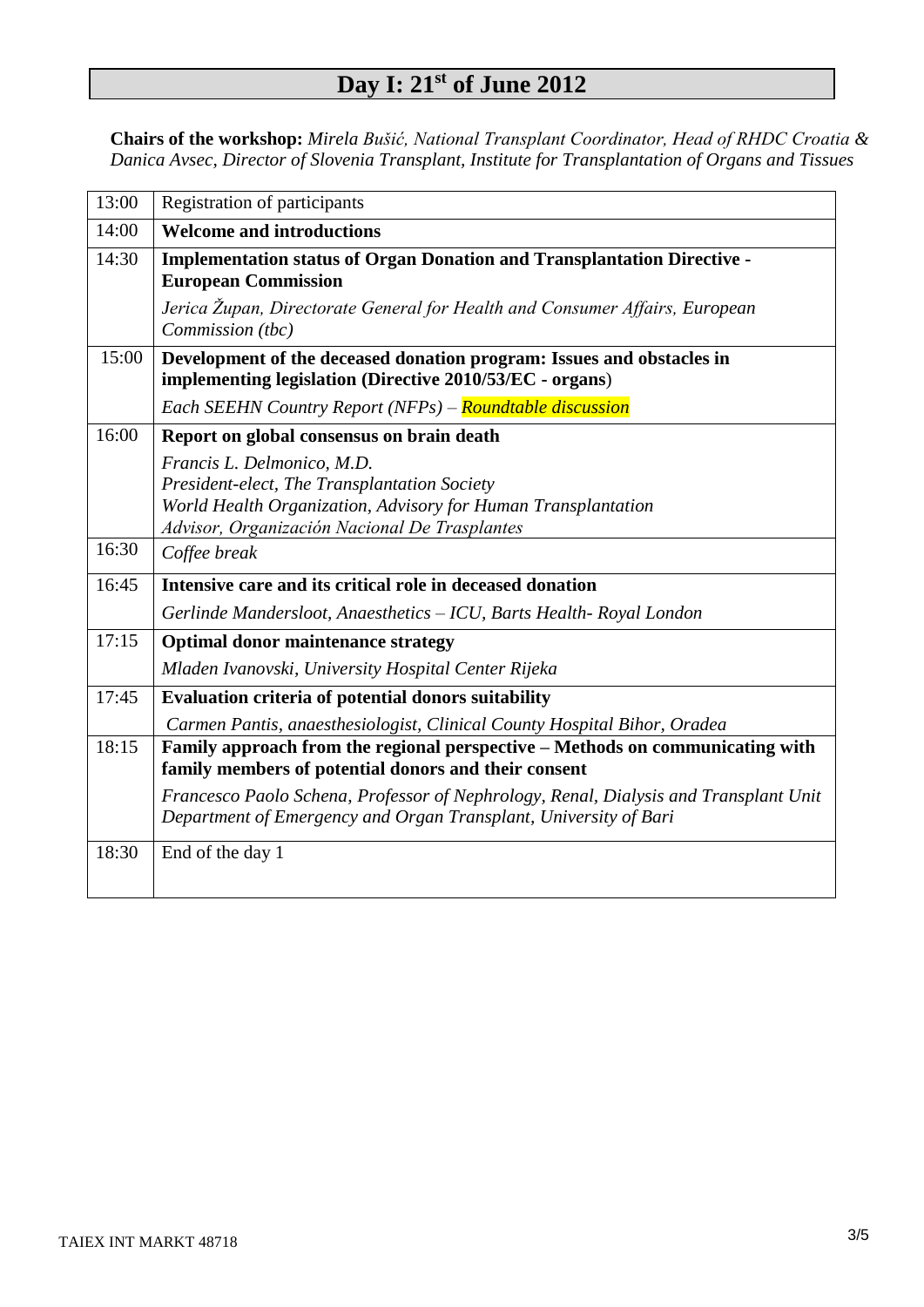## **Day II: 22nd of June 2012**

**Chair of the workshop:** *Goce Spasovski, University Department of Nephrology, Medical Faculty, University of Skopje & Lydia Raley, Project Manager, RHDC Croatia* 

| 9:00  | Challenges in program financing and budgeting – working within national budget<br>healthcare expenditures in a developing country              |
|-------|------------------------------------------------------------------------------------------------------------------------------------------------|
|       | Maja Parnardzieva Zmejkova, Macedonia Health Insurance Fund (HIF)                                                                              |
| 09:30 | <b>Critical Pathway implementation in Croatia</b>                                                                                              |
|       | Mirela Bušić, National Transplant Coordinator, Head of RHDC Croatia                                                                            |
| 10:00 | Guidance for development of deceased donation program at the hospital level                                                                    |
|       | Barbara Rupnik, University Medical Center Maribor                                                                                              |
| 10:30 | Strategy for improving processes in organ donations at national level                                                                          |
|       | Uwe Heemann, Head Department of Nephrology, Technical University Munich,<br>Klinikum rechts der Isar                                           |
| 11:00 | Coffee break                                                                                                                                   |
| 11:15 | Wait List management for patients in need of transplantation                                                                                   |
|       | <b>Kidney Allocation criteria</b>                                                                                                              |
|       | <b>Kidney Patient follow up and review</b>                                                                                                     |
|       | Petar Kes, Department of Nephrology, Arterial Hypertension and Dialysis, Department<br>of Internal Medicine, University Hospital Centre Zagreb |
|       | Stela Živčić Ćosić, Nephrology and Dialysis Department, University Hospital Center<br>Rijeka                                                   |
|       | Goce Spasovski, University Department of Nephrology, Medical Faculty, University of<br>Skopje                                                  |
| 12:00 | Traceability of and quality assurance - IT data management used before and after<br>the donation and transplantation process                   |
|       | Danica Avsec, Director of Slovenia Transplant, Institute for Transplantation of Organs<br>and Tissues                                          |
| 12:30 | Lunch                                                                                                                                          |
| 13:30 | <b>Project "Notify" (WHO)</b>                                                                                                                  |
|       | Francis L. Delmonico, M.D.<br>President-elect, The Transplantation Society                                                                     |
|       | World Health Organization, Advisory for Human Transplantation<br>Advisor, Organización Nacional De Trasplantes                                 |
| 14:00 | Promoting campaigns in organ donation for public awareness                                                                                     |
|       | Danica Avsec, Director of Slovenia Transplant, Institute for Transplantation of Organs<br>and Tissues                                          |
| 14:30 | Coffee break                                                                                                                                   |